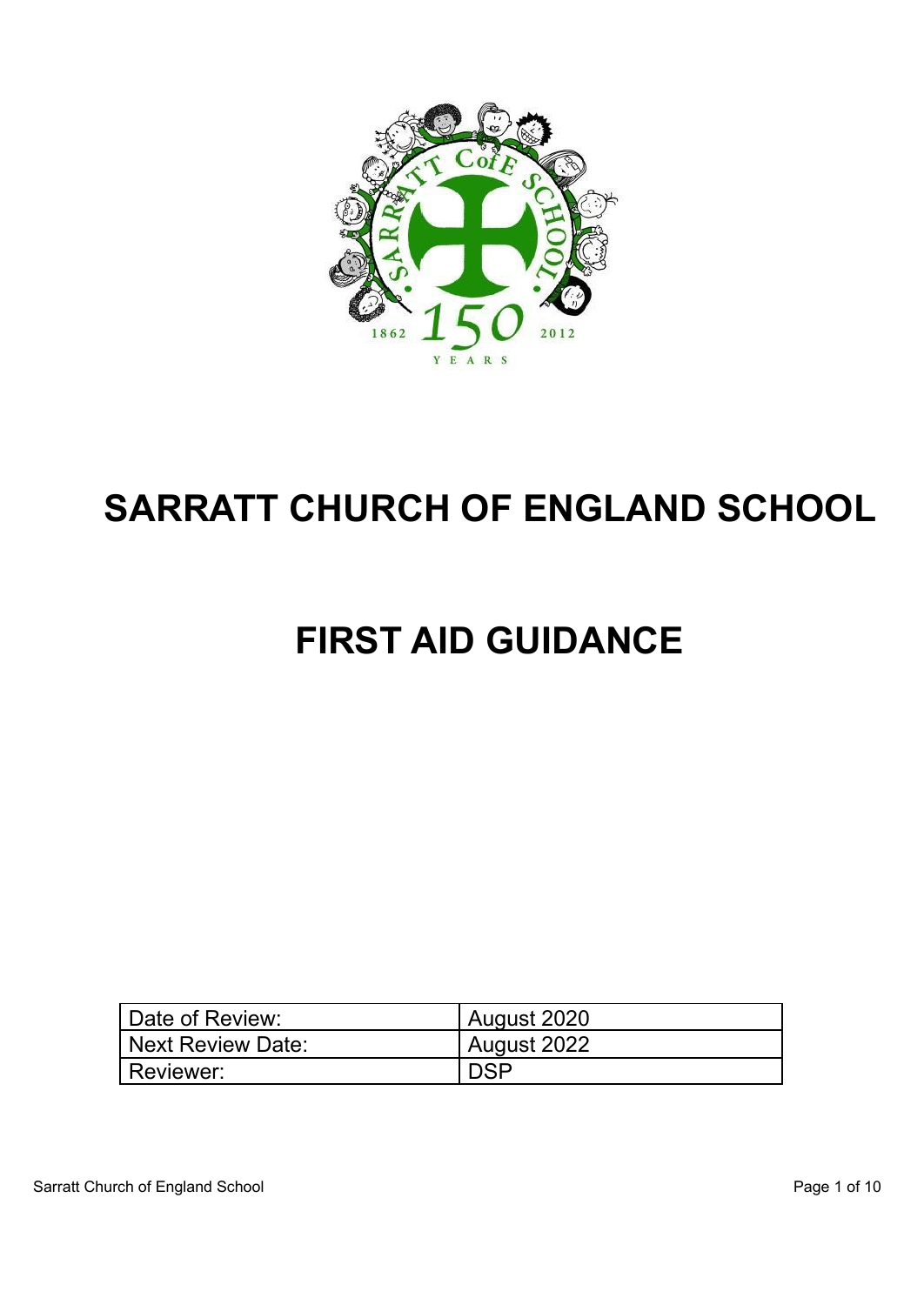## **Introduction**

- 1. This document provides guidance to schools on the assessment and provision for first-aid needs in order to ensure that the requirements of the First-aid regulations (Health and Safety (First Aid) Regulations 1981) are met.
- 2. This legislation relates to the provision of first aid for **employees** if they are injured or become ill at work, however when assessing the overall risk and number of first aiders required pupil needs must also be considered.
- 3. In addition [The Early Years Foundation Stage Statutory](https://www.gov.uk/government/publications/early-years-foundation-stage-framework) framework (EYFS) mandates some first aid requirements and is mandatory for all schools and early years providers in Ofsted registered settings attended by young children (i.e. children up to the end of the academic year in which the child has their  $5<sup>th</sup>$  birthday).

# **Provision of First Aiders**

- 4. Schools should use the Health and Safety Executive [\(HSE\) First aid at work assessment](http://www.hse.gov.uk/firstaid/assessmenttool.htm) [tool](http://www.hse.gov.uk/firstaid/assessmenttool.htm) to help determine the required number of first aiders for their circumstances. This assessment of need should be reviewed at least annually.
- 5. Suggested minimum numbers based on the HSE guidance are given in the table below and the scenarios in Appendix B..

| <b>Category of</b><br><b>Risk</b> | Numbers employed at<br>any one location | <b>Suggested minimum number of First Aid</b><br><b>Personnel within the school</b>                                                                                                          |
|-----------------------------------|-----------------------------------------|---------------------------------------------------------------------------------------------------------------------------------------------------------------------------------------------|
| Lower Hazard                      | fewer than 25                           | In school settings even where there are<br>fewer than 25 staff then <b>EFAW</b> / a basic<br>level of first aid training in order to meet<br>pupil needs would be expected as a<br>minimum. |
|                                   | $25 - 50$                               | At least one first aider trained in <b>EFAW</b>                                                                                                                                             |
|                                   | more than 50                            | At least one first aider trained in first aid at<br>work (FAW) for every 100 employed (or<br>part thereof).                                                                                 |
| <b>Higher Hazard</b>              | $5 - 50$                                | At least one First Aider trained in <b>EFAW</b> or<br><b>FAW</b> depending on types of injuries that<br>may occur.                                                                          |
|                                   | more than 50                            | At least one additional First Aider trained<br>in FAW for every 50 employed (or part<br>thereof)                                                                                            |

 $<sup>1</sup>$  Schools will generally fall into the lower hazard category, although some areas of activity (i.e. DT,</sup> Swimming pool plant room, laboratories etc.) may fall into the higher risk category.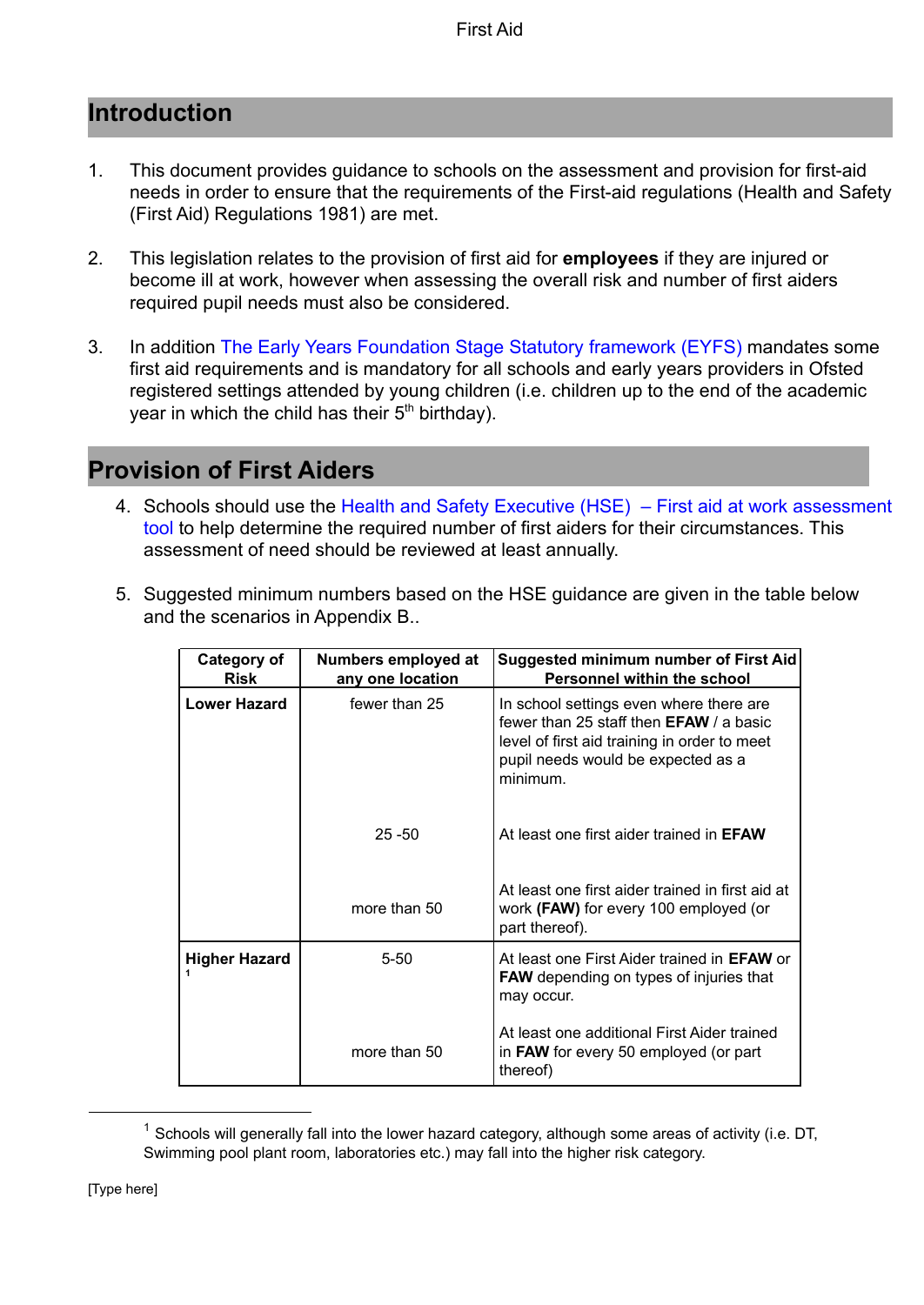| School<br>settings where<br>∣ the EYFS<br>  framework<br>applies | N/A | At least one person who has a current<br>paediatric first aid certificate (12 hours)<br>must be on the premises at all times when<br>children are present, and must accompany<br>children on outings. |
|------------------------------------------------------------------|-----|-------------------------------------------------------------------------------------------------------------------------------------------------------------------------------------------------------|
|------------------------------------------------------------------|-----|-------------------------------------------------------------------------------------------------------------------------------------------------------------------------------------------------------|

- 6. To ensure adequate coverage and quick accessibility to a first aider for both students and staff the following must also be considered:
	- adequate provision in order to cover absence, leave, offsite activities etc;
	- previous injuries / illnesses experienced;
	- the layout of the premises e.g. split sites;
	- the location of the school and remoteness from emergency services;
	- any specific hazards on site (e.g. DT machinery, hazardous substances);
	- numbers of pupils on site;
	- extended / extra-curricular school activities.
- 7. Where the school site is shared (be that on a permanent or temporary basis) the first aid arrangements should be agreed by all employers and clearly communicated to employees.
- 8. In higher risk areas such as science, DT, PE etc. staff must be aware of immediate remedial measures in order to manage the initial injury and ensure an effective hand over of any specific information (particularly relating to chemical incidents) to the school first aiders.
- 9. Unless first aid cover is part of an employees contract of employment those who agree to become first aiders do so on a voluntary basis.

#### **Specific Medical Needs**

- 10. This document sets out to provide general guidance only, specialist advice should be sought for individuals with disabilities, long-standing medical conditions or allergies which may require special treatment in the case of accidents or illness.
- 11. The DfES Document [Managing Medicines in schools](https://www.gov.uk/government/publications/managing-medicines-in-schools-and-early-years-settings) and Early Years settings should be referred to for guidance in such situations.
- 12. A first-aid certificate does not constitute appropriate training in supporting children with medical conditions. The school nurse or other suitably qualified healthcare professional should confirm that staff are proficient before providing support to a specific child.
- 13. In addition some staff carry their own prescribed medication such as inhalers for asthma, insulin for managing diabetes etc. If an individual needs to take their own prescribed medication, the first aider's role is limited to helping them do so and contacting the emergency services as appropriate.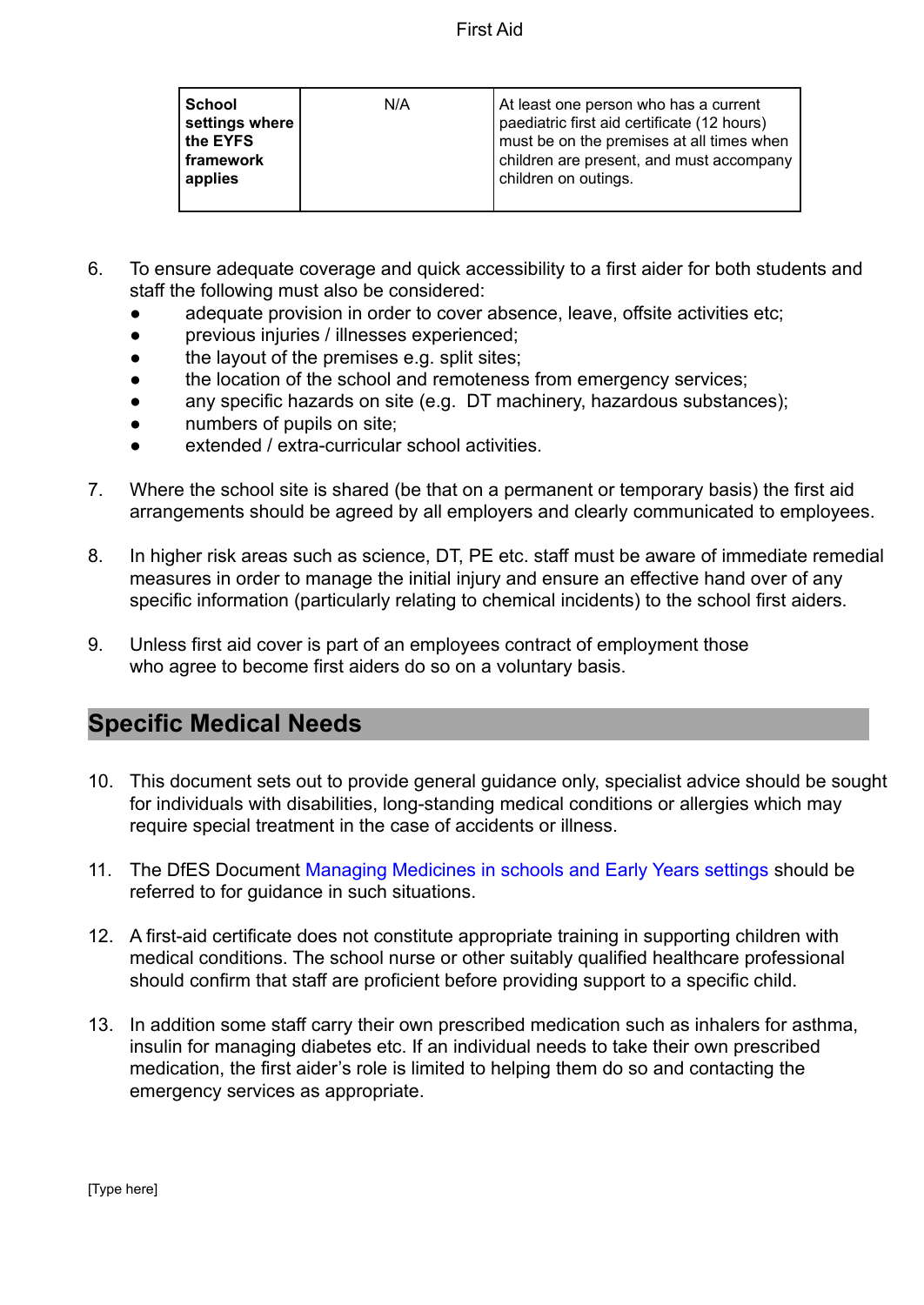# **First Aid Training**

- 14. Depending on the school's size and assessment of need school first aiders should hold a valid certificate in either:
	- **First aid at work (FAW)** –a three-day course (18 hours);
	- **Paediatric first aid** a 2 day (12 hour) course to meet the requirements of the EYFS statutory framework;
	- **Emergency first aid at work (EFAW)** a one-day course (6 hours).
- 15. To support the school's appointed first aiders many training providers also offer Inset training in order to ensure basic first aid skills (applicable to both staff and pupils) are held by a wide number of other teaching and support staff, MSAs etc.
- 16. First aid training is valid for three years, after which a refresher course is required before re-certification. An annual refresher is also available but this is not mandatory.
- 17. Schools should ensure that refresher training is undertaken before certificates expire and a record of first aiders and their certification dates should be maintained.
- 18. Whilst FAW first aiders can undertake the 2 day requalification course after the expiry date, in practice if over a month has elapsed since the certificate expired it would be prudent to undertake the full 3 day FAW course again.
- 19. As of 1st October 2013, the HSE no longer approves first aid training and qualifications. This training is available from a wide range of providers. [Guidance on selecting a first aid provider](http://www.hse.gov.uk/pubns/geis3.htm) is available from the HSE, this provides further detail on the criteria a competent provider should be able to demonstrate and checks which should be conducted when selecting a first aid training provider.
- 20. The voluntary aid societies (e.g. St.John Ambulance, British Red Cross) are recognised by the HSE as one of the standard setters in currently accepted first aid practice.
- 21. Health professionals with the following training / experience are qualified to administer first aid without the need to hold a FAW or EFAW qualification.
	- doctors registered with the General Medical Council;
	- nurses registered with the Nursing and Midwifery Council;
	- paramedics registered with the Health Professions Council.
- 22. Staff who administer first aid according to their training and in the course of their employment should be covered by employer's liability insurance.
- 23. **Automated External Defibrillators (AED)** these are likely to be used very infrequently in a school environment and are more likely to be used on an adult than a pupil. Where defibrillators have been provided additional training in their use will be required.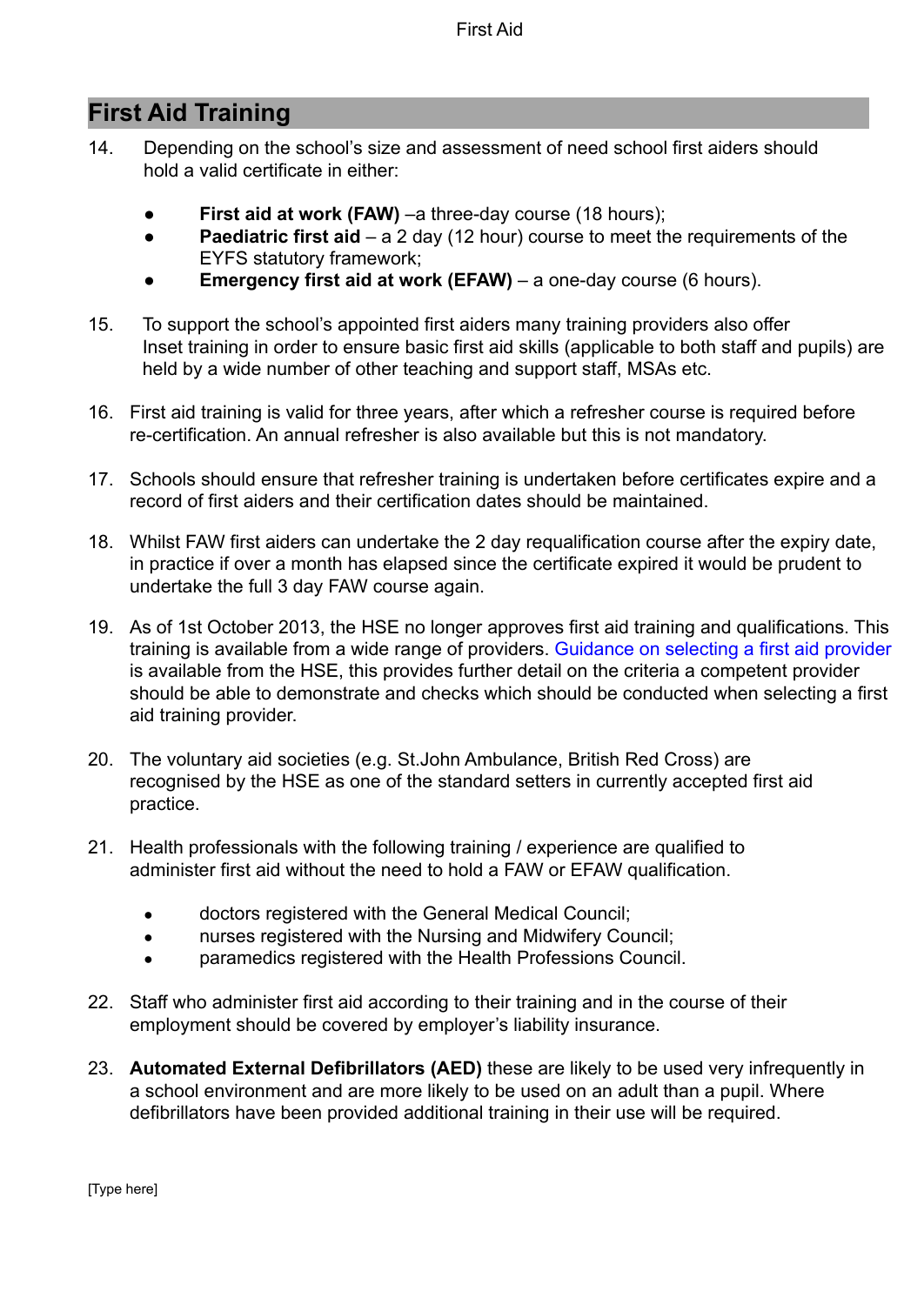24. First aid at work courses do not cover the use of defibrillators. Currently, courses are offered by the voluntary aid societies (e.g. St.John Ambulance, British Red Cross), voluntary rescue organisations and some statutory ambulance trusts. Whilst there is no prescriptive course programme, these organisations should be teaching the Resuscitation Council (UK) recommendations and using the [learning outcomes](http://resus.org.uk/pages/lrnOutcm.htm) as a framework.

## **First Aid Equipment**

- 25. All schools should have a minimum of one first aid kit, clearly marked, readily accessible and its location known by all staff and pupils.
- 26. Additional kits may then be needed for split sites, specific higher hazard areas (kitchens, DT workshops.etc.) and for offsite visits.
- 27. Travel first aid kits should be kept in minibuses or other such vehicles.
- 28. First aid kits should contain a sufficient quantity of suitable first aid materials and nothing else. See [appendix A](#page-9-0) for a suggested list of minimum contents.
- 29. All first aid kits must be checked regularly and restocked by a designated member of staff, items should not be used after expiry date shown on packaging. Extra stock should be kept in the school.
- 30. First aid does not include the administration of medicines and thus first aid boxes should **NOT** contain drugs of any kind including paracetamol, antiseptic creams etc.
- 31. First aid arrangements must also be in place where school premises are used outside of 'normal' hours, e.g. for letting. Arrangements must be in place to ensure a first aid kit / telephone is available to persons who may require its use.
- 32. Where mains tap water is not readily available for eye irrigation, sterile water or sterile normal saline (0.9%) in sealed disposable containers should be provided. Each container should hold at least 300ml and should not be re-used once the sterile seal is broken. At least 900ml should be provided. Eye baths/eye cups/refillable containers should not be used for eye irrigation.

## **First Aid Rooms**

- 33. The School Premises (England) Regulations 2012 require that every school have a suitable room that can be used for medical treatment / the short term care of sick and injured pupils when required. This area should be equipped with a sink, be reasonably near a WC. The room can be used for other purposes, except teaching, so long as it is readily available for medical use when needed.
- 34. Where a school caters for pupils with complex needs, additional medical accommodation must be provided which caters for those needs.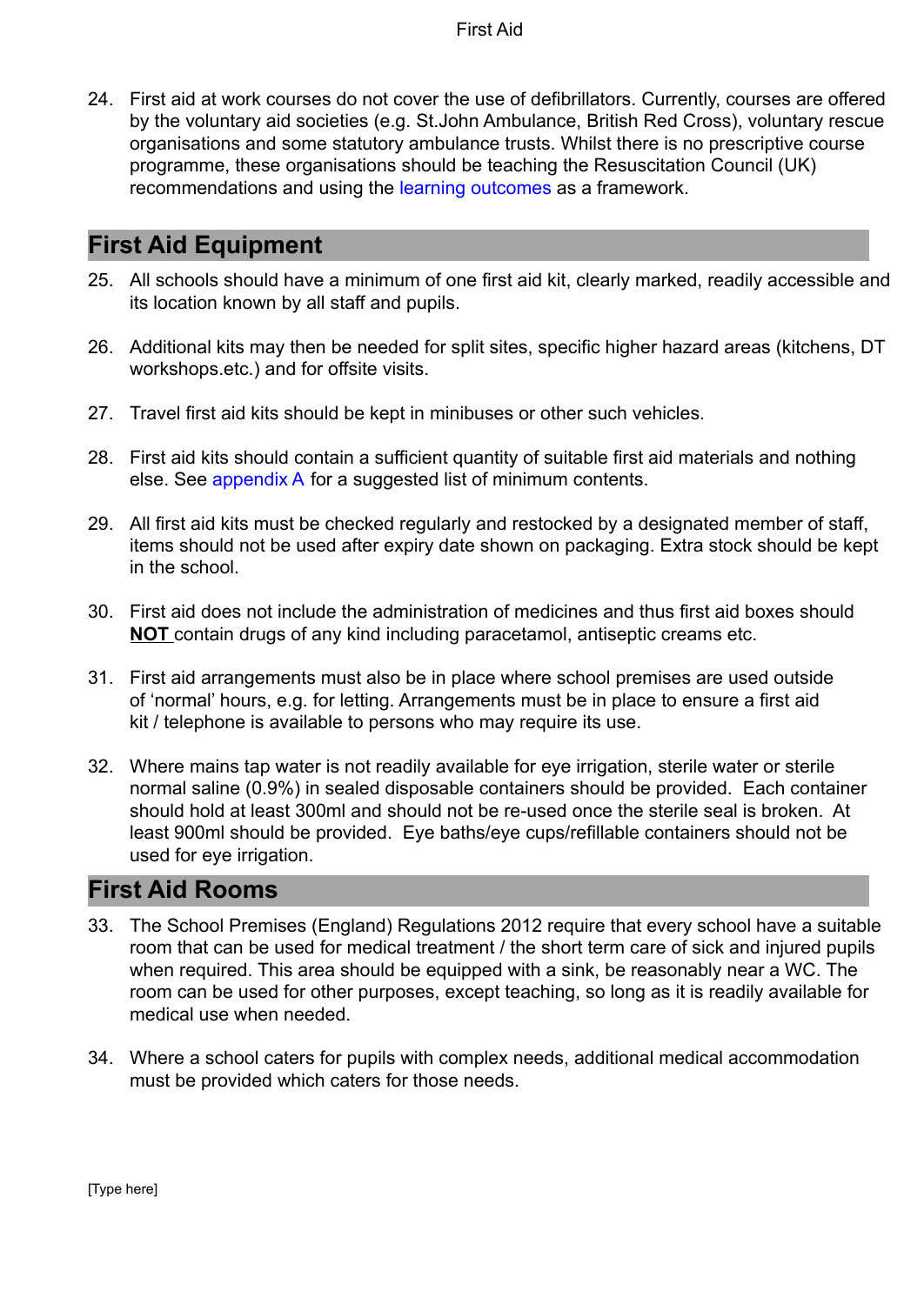## **Emergency Procedures**

- 35. In the case of serious or potentially serious injuries, professional medical assistance should be sought at the earliest possible time so as to avoid the danger of inappropriate diagnosis or treatment.
- 36. Staff should not take children to hospital in their own car, it is safer to call an ambulance. A member of staff should accompany the child to hospital by ambulance and stay until parent or guardian arrives. Health professionals are responsible for decisions on medical treatment where a child's parent or guardian is unavailable.

## **Provision of Information**

- 37. Schools should ensure that their first aid arrangements are detailed in their health and safety policy and that all staff are aware of these. These arrangements (including the location of equipment, facilities and personnel) should form part of induction training for all new and temporary staff.
- 38. There should be at least one notice posted in a conspicuous position within the premises, giving the location of first aid equipment and facilities and the name(s) and location(s) of the personnel concerned.

# **Record Keeping**

- 40. Schools should ensure the following records are available:
	- Certification of training for all first-aiders and refresher periods;
	- Any specialised instruction received by first-aiders or other staff (e.g. AED, Epi-pens);
	- First aid cases treated (see accident / incident reporting).

# **First Aid and Blood bourne viruses**

- 41. First aid training courses should highlight the importance of preventing cross-infection in first-aid procedures. 'Universal Precautions' must always be followed to reduce the risk of transmitting blood borne infections such as hepatitis and HIV.
- 42. This approach assumes that all blood products and bodily fluids are potentially infectious thus the following procedures should always be applied:
	- Always cover any open wounds on your own hands with a waterproof adhesive dressing;
	- Disposable gloves (unpowdered latex, nitrile or vinyl) to be worn when dealing with bleeding / cleaning up bodily fluids.
- 43. Small quantities of contaminated waste (soiled or used first aid dressings) can be safely disposed of via the usual refuse collection arrangements. Waste to be double bagged in plastic and sealed by knotting.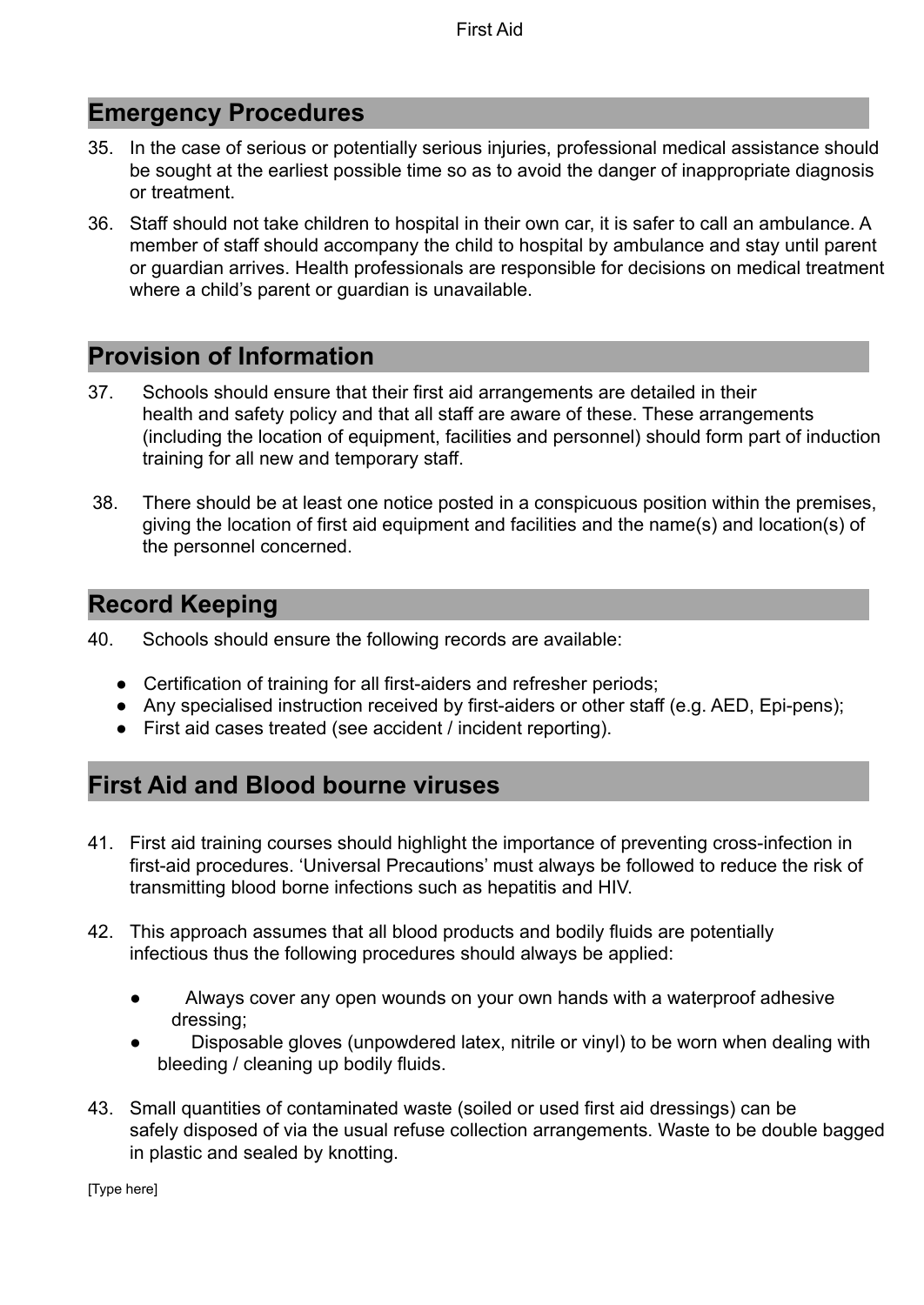# **Head Injuries**

- 44. Injuries to the head need to be treated with particular care. High energy head injuries or those with any evidence of following symptoms may indicate serious injury and immediate medical advice should be sought.
	- unconsciousness, or lack of full consciousness (i.e. difficulty keeping eyes open);
	- confusion;
	- irritability or altered behaviour ('easily distracted', 'not themselves' 'no concentration', 'no interest in things around them')
	- any problems with memory;
	- persistent headache;
	- blurred or double vision:
	- vomiting;
	- clear fluid coming from ears or nose;
	- loss of balance;
	- reading or writing problems;
	- loss of power or sensation in any part of body, such as weakness or loss of feeling in an arm or leg;
	- general weakness;
	- seizure or fit.
- 45. NHS Direct provide full details of symptoms and treatment for minor head injuries <http://www.nhs.uk/Conditions/Head-injury-minor/Pages/Symptoms.aspx>
- 46. Where pupils receive a head injury their parents/carers should be informed, this should be done immediately by telephone if symptoms described above occur. For minor bumps the parent could be informed via letter, bumped head note etc.

# **Further Information**

Further advice and information on first aid matters can be obtained from the Health and Safety Team on 01992 556478 [healthandsafety@hertfordshire.gov.uk](mailto:healthandsafety@hertfordshire.gov.uk)

DfE good practice guide, **[Guidance on First Aid for](https://www.gov.uk/government/publications/first-aid-in-schools) Schools** Please note information regarding first aid training providers in this advice is no longer current.

DfE Pastoral care / first aid guidance <http://www.education.gov.uk/schools/pupilsupport/pastoralcare/health/firstaid>

HSE First Aid homepage <http://www.hse.gov.uk/firstaid/index.htm>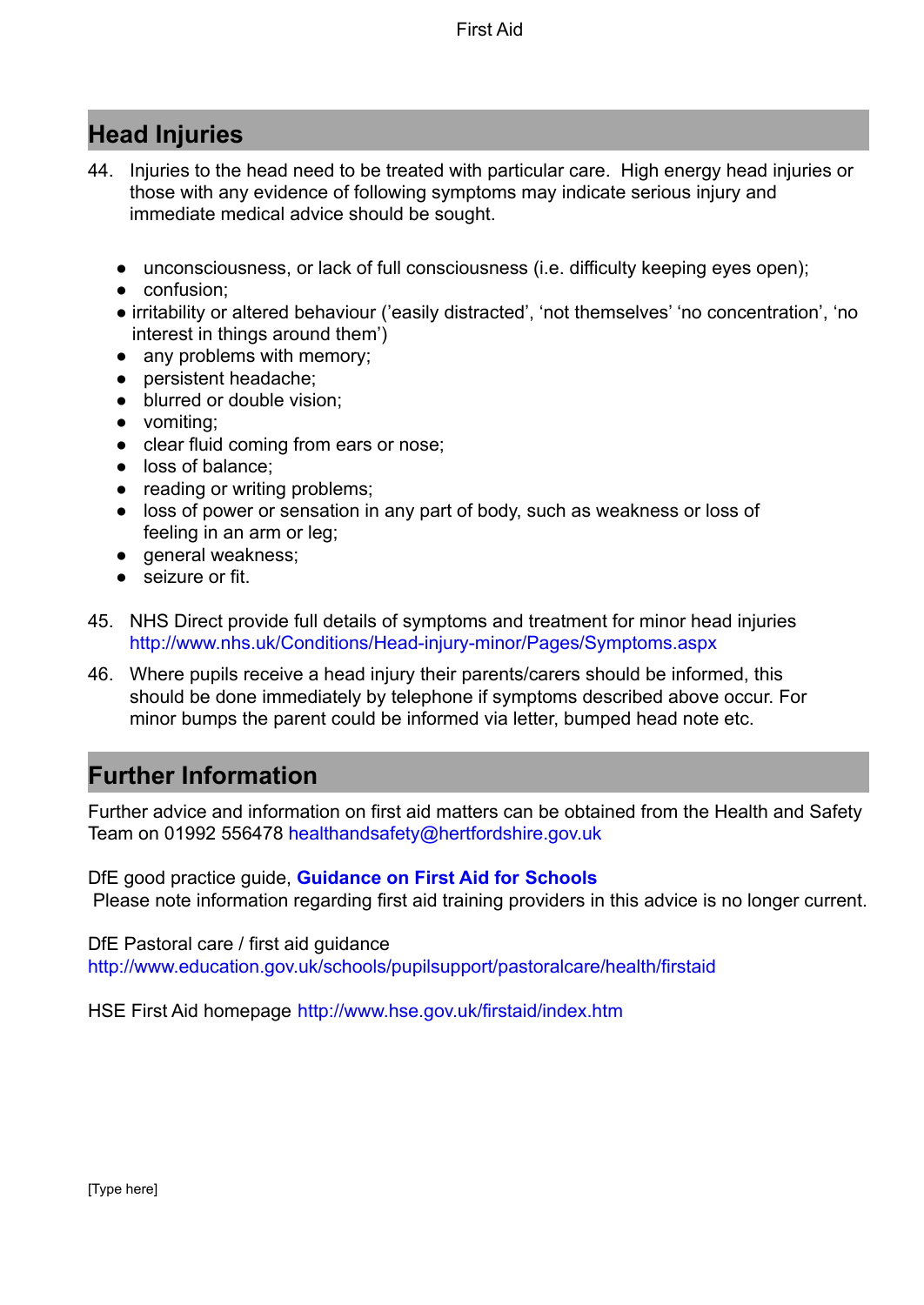As a guide suggested contents lists for first aid kits are as follows:

#### **First aid kit**

- Leaflet giving advice on first aid;
- Twenty individually wrapped sterile plasters (assorted sizes) appropriate to the work environment (which must be detectable for the catering industry);
- Two sterile eve pads;
- Two individually wrapped triangular bandages;
- Six safety pins;
- Six medium sized individually wrapped sterile unmedicated wound dressings (12x12cm);
- Two large sterile individually wrapped unmedicated wound dressings (18x18cm);
- At least 3 pairs of disposable gloves.

#### **Travel first aid kit**

- Leaflet giving advice on first aid;
- Six individually wrapped sterile plasters (assorted sizes);
- Two individually wrapped triangular bandages;
- Two safety pins;
- Individually wrapped moist cleaning wipes;
- One large sterile unmedicated wound dressing (18x18cm); and
- Two pairs of disposable gloves.

Disposable gloves should be vinyl, nitrile or powder free, low protein latex and CE marked.

Blunt ended stainless steel scissors (minimum length 12.7 cm) may also be useful to cut clothing away.

British Standard BS 8599 provides further information on the contents of workplace first-aid kits. Whether using a first-aid kit complying with BS 8599 or an alternative kit, the contents should reflect the outcome of the first-aid needs assessment.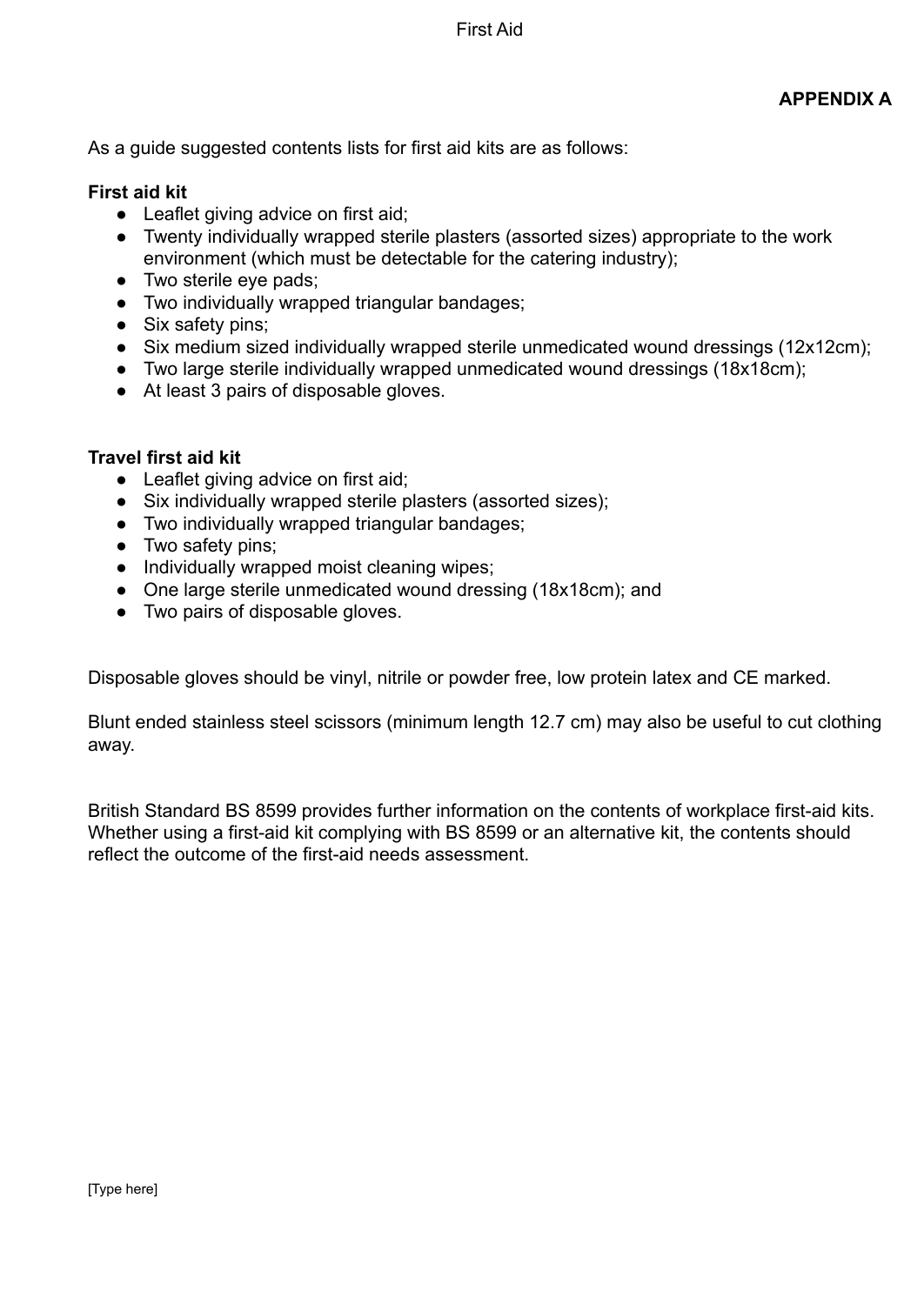#### **First-aid need assessment scenarios**

These case studies provide some scenario-based examples of first-aid needs assessments, they demonstrate the general principles involved but are not definitive and schools should not assume the outcomes shown are directly transferable to their situation.

#### **Primary school**

A primary school of 320 pupils also includes an attached preschool that takes children from the age of three. Across the site there are 26 staff on duty at any one time. The majority of hazards are considered low, although there is for example, a higher-hazard area in the on-site kitchen. The school is aware that four pupils have asthma and two hold Epi Pens.

The first-aid needs assessment indicates that the suggested requirements are:

| <b>First-aid personnel</b>                                                     | <b>Required Yes/no</b> | <b>Number needed</b>                                                                                                                                                                                                                                                                                                                                                                                                                                           |
|--------------------------------------------------------------------------------|------------------------|----------------------------------------------------------------------------------------------------------------------------------------------------------------------------------------------------------------------------------------------------------------------------------------------------------------------------------------------------------------------------------------------------------------------------------------------------------------|
| First-aider with a first aid at work (FAW)<br>certificate                      | <b>No</b>              | N/A as there are less than 50 staff                                                                                                                                                                                                                                                                                                                                                                                                                            |
| First-aider with an emergency first aid at<br>work (EFAW) certificate          | Yes                    | At least 1 on duty at all times while<br>people are at work                                                                                                                                                                                                                                                                                                                                                                                                    |
| First-aider with additional training<br>(specify)                              | Yes                    | Staff should also have training in<br>any specific health care needs<br>such as anaphylaxis.<br>In addition to the EFAW training a<br>minimum of 2 staff should be<br>trained in paediatric first aid (12<br>hours) to satisfy the EYFS<br>requirements.<br>To support the appointed EFAW<br>first aiders inset training has been<br>provided to ensure key first aid<br>skills are held by a wide number of<br>other teaching and support staff,<br>MSAs etc. |
| Appointed person                                                               | <b>No</b>              | N/A                                                                                                                                                                                                                                                                                                                                                                                                                                                            |
| <b>First-aid equipment and facilities</b>                                      | <b>Required Yes/no</b> | <b>Number needed</b>                                                                                                                                                                                                                                                                                                                                                                                                                                           |
| First-aid container                                                            | At least 2             | 1 in the attached pre-school area<br>and 1 in a central location easily<br>accessible to the rest of the school<br>(e.g school office). The food<br>operator should also provide a first<br>aid kit.                                                                                                                                                                                                                                                           |
| Additional equipment (specify) (e.g.<br>automated external defibrillator AED)) | N/A                    | N/A                                                                                                                                                                                                                                                                                                                                                                                                                                                            |
| Travelling first-aid kit                                                       | Yes                    | Available for offsite visits                                                                                                                                                                                                                                                                                                                                                                                                                                   |
| First-aid / medical room                                                       | Yes                    | 1                                                                                                                                                                                                                                                                                                                                                                                                                                                              |